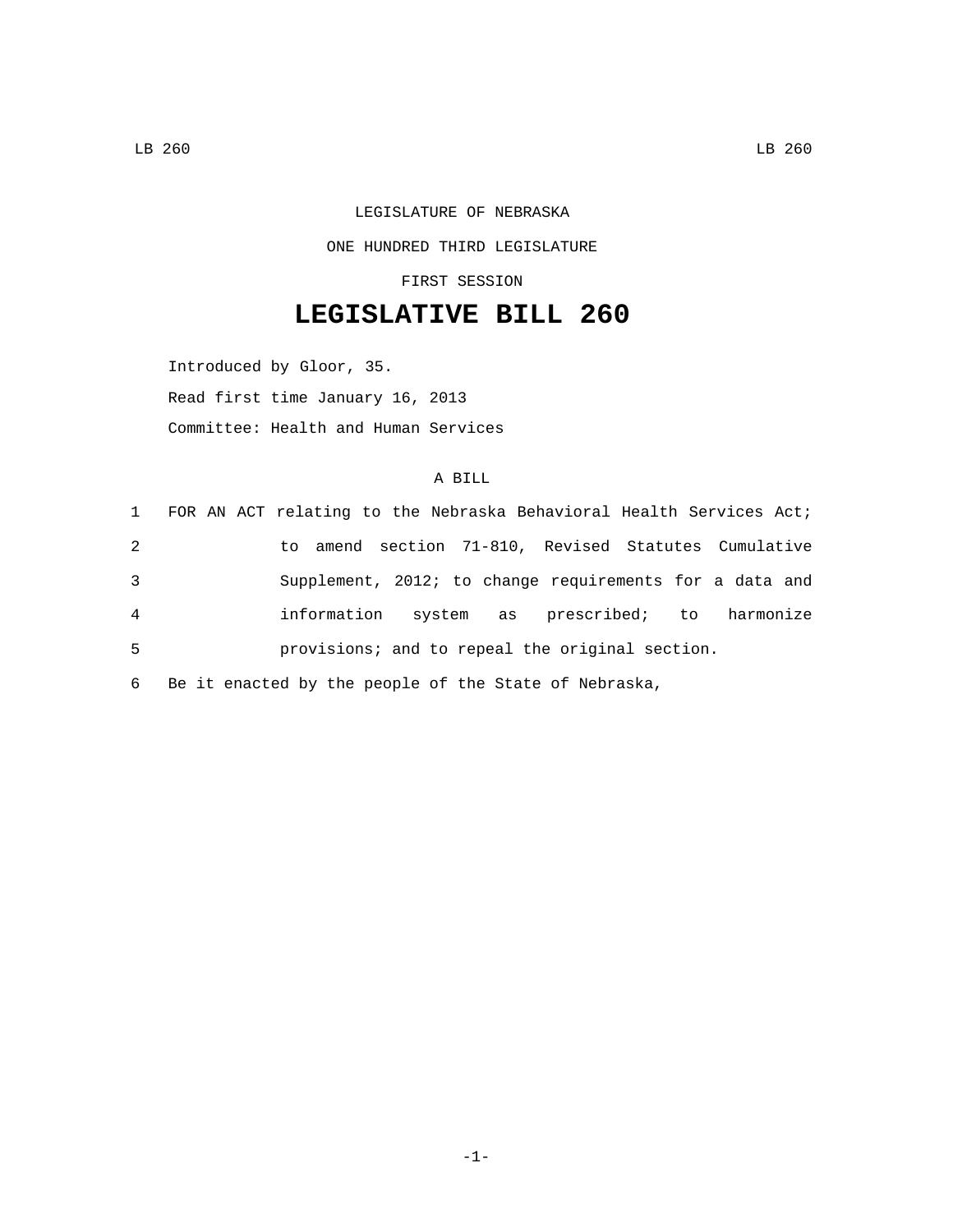LB 260 LB 260

 Section 1. Section 71-810, Revised Statutes Cumulative 2 Supplement, 2012, is amended to read:

 71-810 (1) The division shall encourage and facilitate the statewide development and provision of an appropriate array of community-based behavioral health services and continuum of care for the purposes of (a) providing greater access to such services and improved outcomes for consumers of such services and (b) reducing the necessity and demand for regional center behavioral health services.

 (2) The division may reduce or discontinue regional center behavioral health services only if (a) appropriate community- based services or other regional center behavioral health services are available for every person receiving the regional center services that would be reduced or discontinued, (b) such services possess sufficient capacity and capability to effectively replace the service needs which otherwise would have been provided at such regional center, and (c) no further commitments, admissions, or readmissions for such services are required due to the availability of community- based services or other regional center services to replace such 19 services.

 (3) The division shall notify the Governor and the Legislature of any intended reduction or discontinuation of regional center services under this section. The notification submitted to the Legislature shall be submitted electronically. Such notice shall include detailed documentation of the community-based services or other regional center services that are being utilized to replace

-2-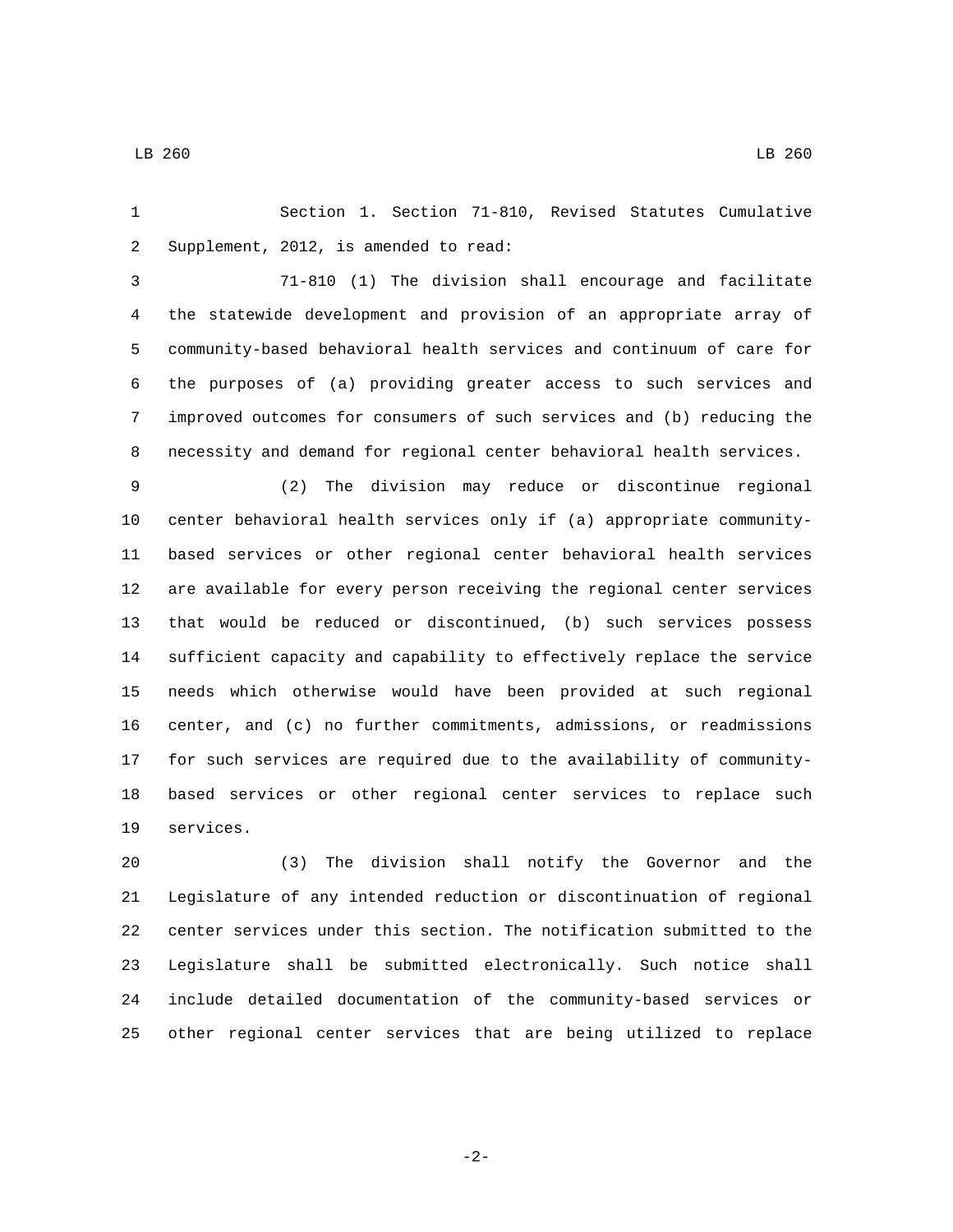1 such services.

 (4) As regional center services are reduced or discontinued under this section, the division shall make appropriate corresponding reductions in regional center personnel and other expenditures related to the provision of such services. All funding related to the provision of regional center services that are reduced or discontinued under this section shall be reallocated and expended by the division for purposes related to the statewide development and 9 provision of community-based services.

 (5) The division may establish state-operated community- based services to replace regional center services that are reduced or discontinued under this section. The division shall provide regional center employees with appropriate training and support to transition such employees into positions as may be necessary for the 15 provision of such state-operated services.

 (6) When the occupancy of the licensed psychiatric hospital beds of any regional center reaches twenty percent or less of its licensed psychiatric hospital bed capacity on March 15, 2004, the division shall notify the Governor and the Legislature of such fact. The notification submitted to the Legislature shall be submitted electronically. Upon such notification, the division, with the approval of a majority of members of the Executive Board of the Legislative Council, may provide for the transfer of all remaining patients at such center to appropriate community-based services or other regional center services pursuant to this section and cease the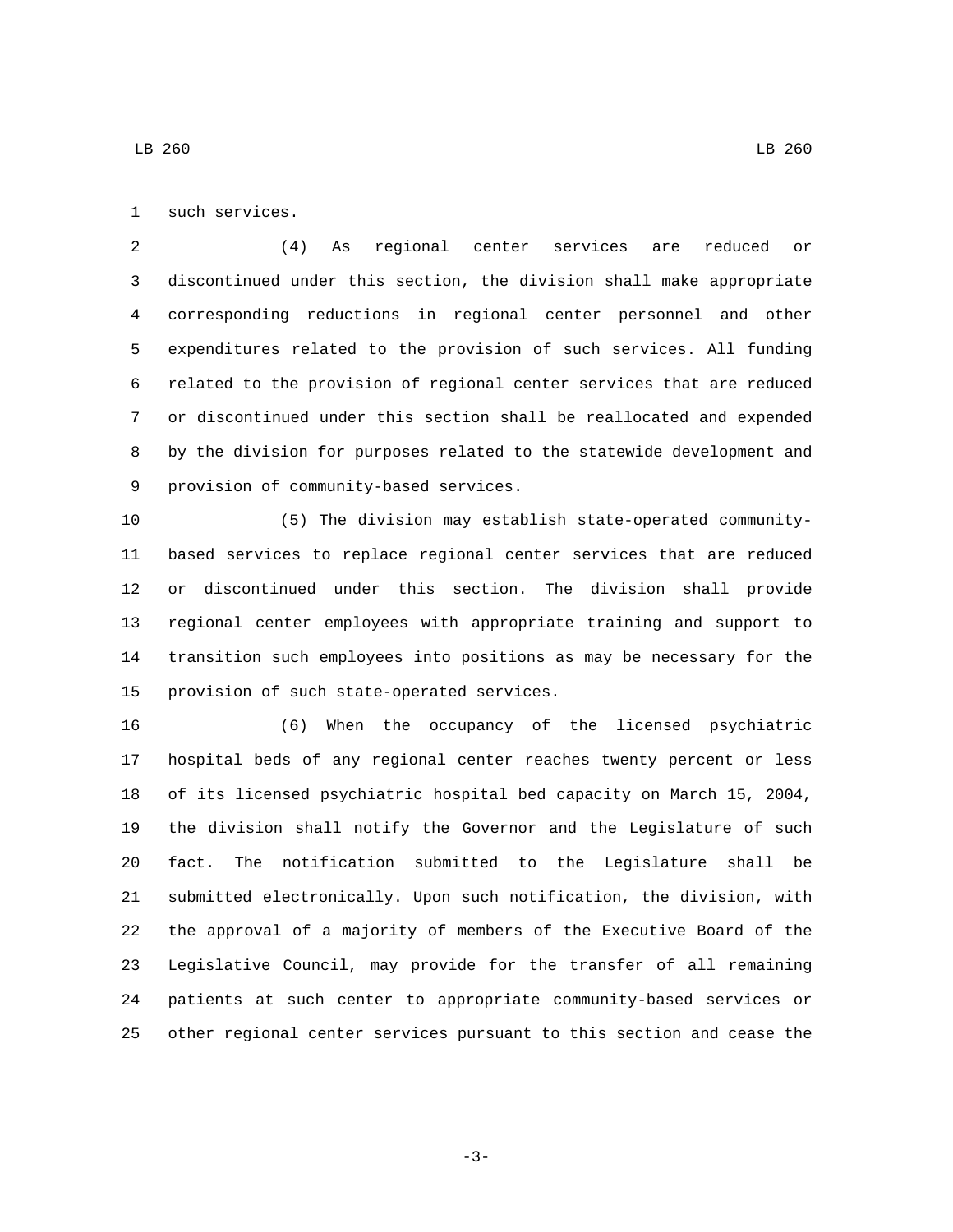1 operation of such regional center.

 (7) The division, in consultation with each regional behavioral health authority, shall establish and maintain a data and information system for all persons receiving state-funded behavioral health services under the Nebraska Behavioral Health Services Act. Information maintained by the division shall include, but not be limited to, (a) the number of persons receiving regional center services, (b) the number of persons ordered by a mental health board 9 to receive inpatient or outpatient treatment and receiving regional center services, (c) the number of persons ordered by a mental health board to receive inpatient or outpatient treatment and receiving 12 community-based services, (d) the number of persons voluntarily 13 admitted to a regional center and receiving regional center services, (e) the number of persons waiting to receive regional center 15 services, (f) the number of persons waiting to be transferred from a regional center to community-based services or other regional center 17 services, (g) the number of persons discharged from a regional center 18 who are receiving community based services or other regional center services, and (h) the number of persons admitted to behavioral health 20 crisis centers. Each regional behavioral health authority shall provide such information as requested by the division and necessary 22 to carry out this subsection. The division shall submit reports of such information to the Governor and the Legislature on a quarterly 24 basis beginning July 1, 2005, in a format which does not identify any person by name, address, county of residence, social security number,